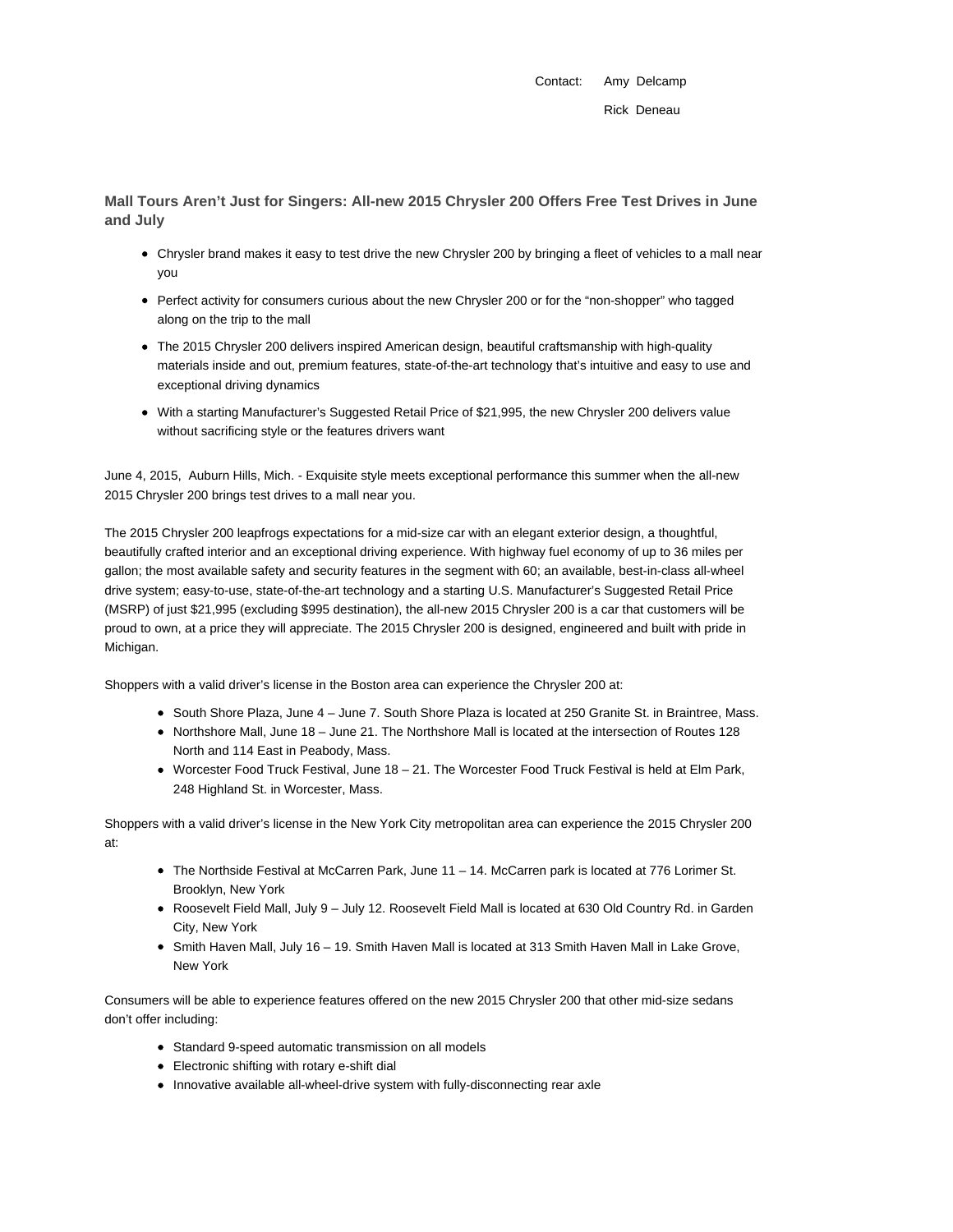- Best-in-class 295 horsepower on the available V6 engine
- Standard Keyless Enter 'n Go with push-button start on all models
- Electronic shifting with rotary e-shift dial, standard on all models
- 60 available safety and security features including SafeHold electronic parking brake (if the car is on and in gear, and the driver unbuckles their seat belt and opens the driver door, the parking brake is applied), Perpendicular and Parallel Park Assist, Adaptive Cruise Control Plus with full stop and go, Forward Collision Warning Plus with Active Braking, ParkView rear backup camera with dynamic grid lines
- Innovative center console with pass-through storage for driver and front-seat passenger, sliding cup holders and hidden media/charging center, the most interior storage space
- Best-in-class interior storage space
- Available 8.4-inch touchscreen media center largest in the segment
- Available 7-inch full-color LED driver information display instrument cluster
- Fuel economy of 36 mpg highway with standard 2.4-liter Tigershark engine
	- Fuel economy of 32 mpg highway with the available Pentastar V-6 engine

While last winter is a distant memory, the 2015 Chrysler 200 prepares drivers for next year with an industry-leading all-wheel-drive system featuring a segment-first disconnecting rear axle that improves fuel economy by operating in front-wheel drive when all-wheel drive is not needed.

- System is fully automatic, no driver input or intervention is needed
- The all-wheel-drive system features a single power transfer unit (PTU) which is fully automatic and delivers seamless operation in and out of all-wheel drive at any speed
- The system delivers yaw correction during dynamic events, improves both understeer and oversteer conditions and offers balanced torque distribution with brake traction control
- Disconnecting rear axle disconnects at both the PTU and rear drive module which improves fuel economy by reducing parasitic loss when all-wheel drive is not needed
- All-wheel-drive system will send up to 60 percent torque to the rear wheels while in Sport mode for more of a performance driving experience

## **Chrysler Brand**

The Chrysler brand has delighted customers with distinctive designs, craftsmanship, intuitive innovation and technology since the company was founded in 1925. The Chrysler Pacifica continues to reinvent the minivan, a segment Chrysler invented, with an unprecedented level of functionality, versatility, technology and bold styling and the most advanced available all-wheel-drive system in its class. The available innovative hybrid powertrain takes this revolutionary vehicle a step further. It's the first electrified vehicle in the minivan segment and achieves more than 80 MPGe in electric-only mode, has an all-electric range of more than 30 miles and a total range of more than 500 miles. Chrysler Voyager offers fleet owners a budget-friendly minivan that also provides a well-equipped, exceptional driving experience. The Chrysler 300 lineup delivers on the brand's promise of iconic and elegant design executed with world-class performance, efficiency and quality – all at an attainable value. Chrysler is part of the portfolio of brands offered by leading global automaker and mobility provider Stellantis. For more information regarding Stellantis (NYSE: STLA), please visit www.stellantis.com.

## **Follow Chrysler and company news and video on:**

Company blog: http://blog.stellantisnorthamerica.com Media website: http://media.stellantisnorthamerica.com Chrysler brand: www.chrysler.com Facebook: www.facebook.com/chrysler Instagram: https://www.instagram.com/chrysler Twitter: www.twitter.com/chrysler or @StellantisNA YouTube: www.youtube.com/chrysler or https://www.youtube.com/StellantisNA